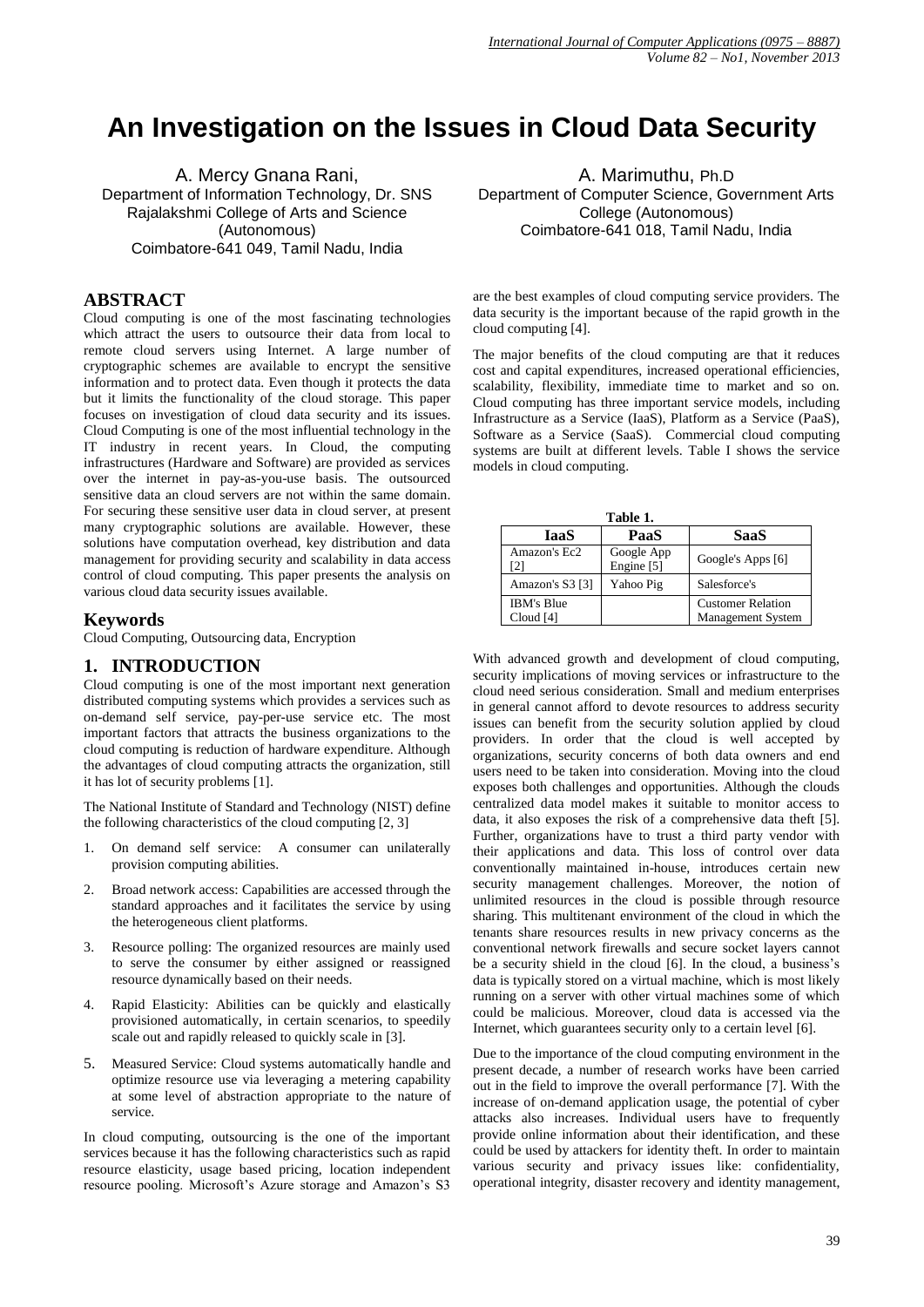following schemes should be deployed at least to ensure data security [8] to some extent like:

- An encryption approach to assure data security in a highly interfering environment maintaining security standards against popular threats and data storage security.
- The Service Providers should be given limited access to the data.
- Stringent access controls to prevent unauthorized and illegal access to the servers controlling the network.
- Data backup and redundant data storage to make data retrieval easy due to any type of loss unlike the recent breakdown issues with the Amazon cloud.
- Distributed identity management and user security is to be maintained by using either Lightweight Directory Access Protocol (LDAP), or published APIs (Application Programming Interfaces) to connect into identity systems [6].
- An essential characteristic feature of cloud computing is that it becomes an essential element in many organizations from the viewpoint of data security. This is mainly due to the fact that, the conventional techniques cannot be adopted as these have become quite outdated with respect to the ever evolving security threats and also to avoid data loss in a cloud computing environment. The second issue is that the data stored in the cloud is accessed a large number of times and is often subject to different types of changes [6].

### **2. LITERATURE SURVEY**

### **2.1 Secure and dependable storage services in Cloud Computing (2011)**

Cloud services also give up user's physical control of their outsourced data, which unavoidably poses new security threat towards the suitability of the data in cloud. This technique presented a distributed storage integrity auditing approach, which uses the homomorphism token and distributed erasure coded data [9]. This approach facilitates consumers to audit the cloud storage with very lightweight communication and computation cost. The auditing result guarantees both strong cloud storage correctness and achieves fast data error localization i.e., the detection of misbehaving server. The author showed that it has lightweight communication and computation cost.

## **2.2 Enabling Public Auditability and Data Dynamics for Storage Security in Cloud Computing(2011)**

This work facilitates the integrity of data storage in Cloud Computing. Specifically, the main purpose of Third Party Auditor (TPA) is to authenticate the integrity of the dynamic data stored in the cloud behalf of cloud clients. TPA removes the association of the client through auditing of whether his data stored in the cloud are indeed intact, which intern attains economies for Cloud Computing. This work investigated the issue of providing simultaneous public audit capability and data dynamics for remote data integrity check in Cloud Computing. The construction is purposefully developed to meet these two essential goals while attaining high efficiency [10]. For supporting efficient handling of multiple auditing works, the technique of bilinear aggregate signature is further investigated to extend main result into a multiuser setting. Performance analysis and extensive security shows that the proposed scheme is highly secure and efficient.

### **2.3 A Privacy-Preserving Remote Data Integrity Checking Protocol with Data Dynamics and Public Verifiability(2011)**

In this paper, a new remote data integrity checking protocol for cloud storage is proposed. The proposed protocol is suitable for offering integrity protection of customers' essential data. The proposed protocol supports data insertion, modification and deletion at the block level, and also supports public verifiability [11]. The proposed protocol is proved to be secure against an untrusted server. It is also private against third party verifiers. The experimental results illustrated that the proposed protocol has very good significance in communication, computation and storage costs.

### **2.4 A Secure Erasure Code-Based Cloud Storage System with Secure Data Forwarding(2012)**

A cloud storage system is considered here with storage servers and key servers. A threshold proxy re-encryption technique is introduced by the author to removal of codes above exponents. The threshold proxy re-encryption assistance with various processes like encoding, forwarding and fractional decryption functions in a distributed way. To decrypt a message of k blocks that are encrypted and encoded to n codeword symbols, each key server only has to partially decrypt two codeword symbols in the system [12]. The presented approach present a secure cloud storage system that gives secure data storage and secure data forwarding operation in a decentralized structure. Furthermore, every storage server independently done encoding and reencryption and each key server separately carry out partial decryption. The storage servers take action as storage nodes in a satisfied addressable storage system for storing comfortable addressable blocks. At the same time as the key servers act as access nodes for giving a front-end layer such as a conventional file system interface.

## **2.5 Achieving Secure, Scalable, and Finegrained Data Access Control in Cloud Computing(2010)**

The paper deals with the services for data security and access control when users share sensitive data on cloud for sharing. The issue is handled by defining and enforcing access policies through data attributes and facilitating the data owner to allocate most of the computation works involved in fine grained data access control to entrusted cloud servers without disclosing the underlying data contents [13]. The paper presents an approach to attain this goal by utilizing KPABE and uniquely integrating it with approaches of proxy re-encryption and lazy re-encryption. Moreover, this approach can facilitate the data owner to allot most of computation overhead to powerful cloud servers. Privacy of user access privilege and user secret key accountability can be achieved. The simulation proof shows that the approach is secure under standard cryptographic models.

# **2.6 Cloud Security defence to protect cloud computing against HTTP-DoS and XML-DoS attacks**

The most serious threats to cloud computing is through HTTP Denial of Service or XML-Based Denial of Service attacks. In this paper, recreate some of the present attacks that attackers may start as HTTP and XML. The HTTP-DoS (H-DoS) attack is potentially lethal to cloud computing as it depends on HTTP to communicate with itself and other cloud systems. This paper explains that how such an attack can take place through the same scenario that brought down the pro-Iranian websites and how it can be done within a cloud or outside of the cloud system [14].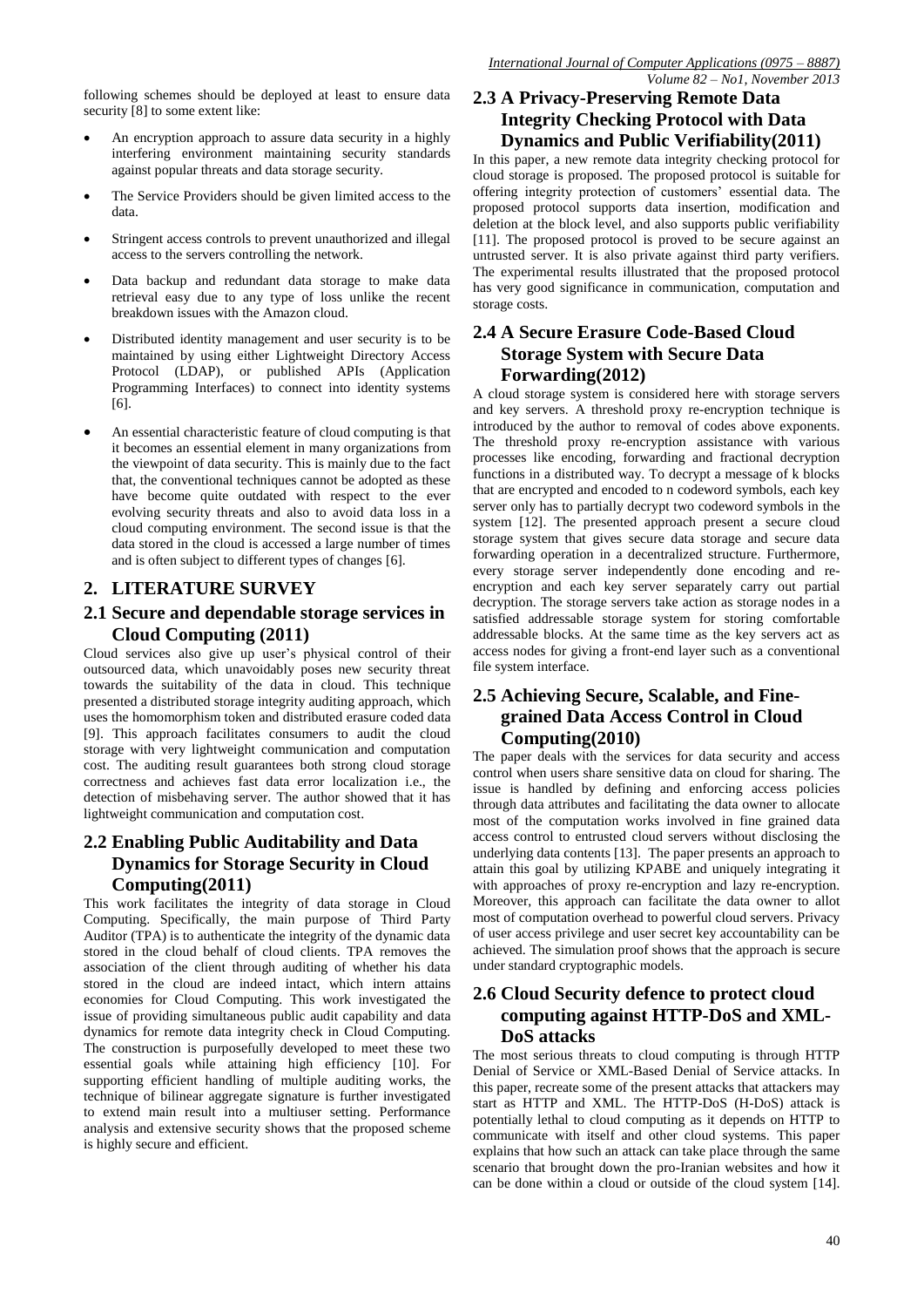Moreover, another attack called Xml-Based Denial of Service (X-DoS), which is another lethal attack aimed at the services the cloud provides. In order to defend next to such attacks, brought forward the SOTA model and implemented it on a cloud system, which is called a Cloud TraceBack (CTB). The CTB demonstrated that it can be used in an actual X-DoS attack so the cloud victim could trace the attack back to the source.

### **2.7 Collaboration-Based Cloud Computing Security Management Framework**

Though the cloud computing formulation is a capable internetbased computing platform, it results in a loss of security control over the cloud-hosted assets. It is because of the outsourcing of enterprise IT assets hosted on third-party cloud computing platforms. In addition, the lack of security constraints in the Service Level Agreements between the cloud providers and consumers results in a loss of trust as well. Attaining a security certificate such as ISO 27000 or NIST-FISMA would help cloud providers improve consumers trust in their cloud platforms' security. Still, such standards are still far from covering the full complexity of the cloud computing model [15]. A collaborationbased security management framework is introduced for the cloud computing formulation. This model introduces an alignment of the NISTFISMA standard to fit with the cloud computing model. The proposed model is formulated by using it to model and secure a multitenant SaaS application with two different tenants. It can be used by cloud providers to manage their cloud platforms, by cloud consumers to manage their cloud hosted assets, and as a security-as-a-service to help cloud consumers in outsourcing their internal SMP to the cloud.

### **2.8 The Security of Cloud Computing System enabled by Trusted Computing Technology**

Cloud computing facilitates sharing distributed resources and services that belong to different organizations. Since, cloud computing share distributed resources through the network in the open environment; it would lead to various security problems to develop the cloud computing application. Advantages of the proposed approach are to extend the trusted computing technology into the cloud computing environment to attain the trusted computing needs for the cloud computing and then fulfill the trusted cloud computing [16]. Transfer Control Protocol (TCP) is used as the hardware base for the cloud computing system. The TCP offers cloud computing system certain essential security functions, such as authentication, communication security and data protection. The related approaches for these implementations are presented. The TCP provides cloud computing a secure base for achieve trusted computing. However, integrating these hardware modules with cloud computing system is a challenging task and needs more advanced research. At present, a new model system of trusted cloud computing which is based on the trusted computing platform and can provide flexible security services for users.

### **2.9 Data Outsourcing in Cloud Environments a Privacy Preserving Approach**

By increasing cost of maintaining IT centers, organizations are looking into outsourcing their storage and computational requirements to a cloud server. However, such outsourcing has also increased more serious issue of data privacy. Sayi et al [17] concluded their work in privacy-preserving data outsourcing. Specially, the author talked about the issue of employing vertical fragmentation to a relation so that the fragment that is assigned to the cloud server contains maximum data without violating privacy. At this time, privacy is spoken in terms of a set of confidentiality constraints. The author represented the confidentiality constraints as a graph where the nodes are the attributes and links represent paired confidentiality. The graph coloring problem is applied by the author with two colors for the cyclic portion of the graph. Some heuristic are used by the author to eliminate the cycles, and complete the coloring of all nodes. At present the author extending the work to multiple relations and constraints with multiple attributes in a constraint (i.e., triplet, quadruplet, etc.) instead of just pairs.

### **2.10 Privacy Enhanced Data Outsourcing in the Cloud**

In cloud computing, outsourcing data security is more tedious task. The situation becomes even tougher when outsourced data sources in a cloud environment are handling by multiple outsourcers who hold diverse access rights. Miao Zhou et al, [18] presented an improved and new tree-based key management approach that permit a data source to be accessed by multiple parties who hold different rights. Make sure that the database that are present already are secure, while some selected data sources can be securely common with other certified parties.

This approach is more efficient and different from other approaches since it is based on novel tree-based key management scheme that allows a data source to be accessed by multiple parties.

### **3. PROBLEMS AND DIRECTIONS**

It is obvious from the above discussion that cloud data security has always been an important feature of quality of service in the cloud environment. A number of cryptographic techniques have been used for the purpose of cloud data security.

Traditional cryptographic primitives for the purpose of data security protection cannot be directly adopted due to the user's loss control of data under cloud computing. Therefore verification of correct data storage in the cloud must be conducted without explicit knowledge of the whole data. Considering various kinds of data for each user stored in the cloud and the demand of long term continuous assurance of the data safety, the problem of verifying correctness of data storage in the cloud becomes even more challenging.

The main problems in the existing approaches are that

- 1. The communication traffic between the user and storage servers is high.
- The user has to manage their cryptographic keys. If the user's cryptographic keys is lost or compromised, security problem will arise.
- 3. It is very hard for storage servers to directly support other functions excluding data storing and retrieving.

Storage servers cannot directly forward a user's messages from one person to another person. However the owner of the message is responsible for message decryption and also forwarding the same.

Data security required in cloud environment is data confidentiality to outsiders, including the cloud providers and their competitors. Data confidentiality alone is not the security requirement. Flexible and fine-grained access control is also desired in the service-oriented cloud computing model. Hence the outsourced data are generally encrypted so that only authorized users can access them. Generally, these outsourced data consist of many data blocks, hence the management of encryption keys is a major challenge.

Tree-based key management schemes are observed to provide better results for managing the encryption key. Compared with the other cryptographic techniques, this key management provides better security for the outsourced data.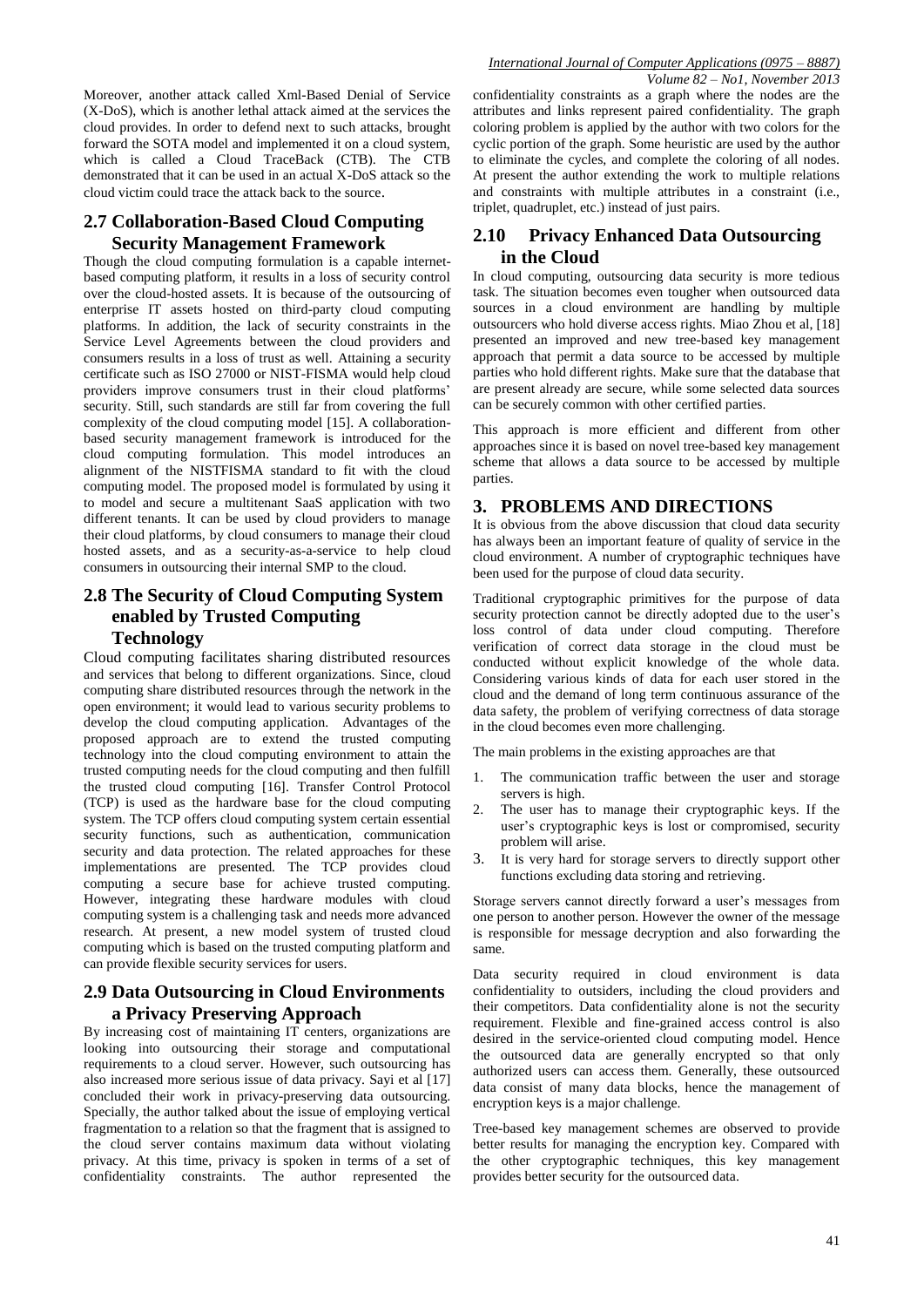Novel encryption algorithms with reduced encryption time utilized for cloud data security are required to protect outsourced data in a cloud in a more efficient way.

### **4. COMPARATIVE ANALYSIS OF THE EXISTING APPROACHES**

The performance evaluation of the above discussed approaches is based on certain performance metrics. The security of the data outsourcing in the cloud is evaluated using three metrics like Decryption and Re-Encryption time, Time cost and the Space cost.

| <b>APPROACHES</b> | DECRYPTION | <b>TIME</b> | <b>SPACE</b> |
|-------------------|------------|-------------|--------------|
|                   | $\&RE-$    | COST        | COST         |
|                   | ENCRYPTION |             |              |
|                   | TIME       |             |              |
| WALLNER ET        | 0.2485     | 10.125      | 4.185        |
| AL., (1999)       |            |             |              |
| <b>WANGET</b>     | 0.1200     | 8.465       | 3.325        |
| AL.(2009)         |            |             |              |
| <b>ZHIDONG</b>    | 0.0915     | 8.125       | 3.195        |
| SHEN, ET AL.,     |            |             |              |
| (2010)            |            |             |              |
| SAYI, T., ET AL., | 0.0855     | 8.015       | 3.141        |
| (2012)            |            |             |              |
| MIAO ZHOU ET      | 0.0540     | 7.119       | 2.154        |
| AL., (2012)       |            |             |              |

**Table 2: Methods to Secure Data Outsourcing in the Cloud**

### **4.1 Performance Comparison**

Figure 2 shows the comparison of the Decryption and Re-Encryption time values of various approaches.



Figure 1: Comparison of Decryption and Re-Encryption time values

It is observed from the figure that the approach by Miao Zhou, et al., (2011) and Sayi, T., et al., (2012) outperformed the other approaches in terms of Decryption and Re-Encryption time values. For instance, the Decryption and Re-Encryption time obtained by the Miao Zhou, et al., (2012) is 0.0540, Sayi, T., et al., (2012) is 0.0855, Zhidong shen, et al., (2010) is 0.0915, where as it is very high for the other approaches taken for consideration.

Figure 2 shows the comparison of Time cost values for various existing approaches. It is observed from the graph that the Miao Zhou, et al., (2011), Sayi, T., et al., (2012) and Zhidong shen, et al., (2010) approach outperformed the other approaches in terms of Time cost.



Figure 2: Comparison of Time Cost Values

Figure 3 shows the space cost of various existing approaches. The space cost of the Miao Zhou, et al., (2011), Sayi, T., et al., (2012) and Zhidong shen, et al., (2010) approach outperformed the other approaches in terms of Time cost, where as the other approaches is observed to provide high space cost.



Figure 3: Comparison of Space Cost Values

It is inferred from the above results that the Miao Zhou, et al., (2011), Sayi, T., et al., (2012) and Zhidong shen, et al., (2010) approach outperformed the other approaches and gives significant results. Thus, also to increase the security of the data several other key management schemes and the new encryption algorithms should be developed.

# **5. CONCLUSION**

This paper clearly discusses the various available cloud data security techniques and also analysis various security issues, characteristics features and working of the existing techniques. This investigation would be a motivation for research scholars to carry out their research work in cloud data security. It has been observed that, a number of cryptographic techniques have been presented to provide security and authentication to the cloud data. But, still there is space available for improvement. Key